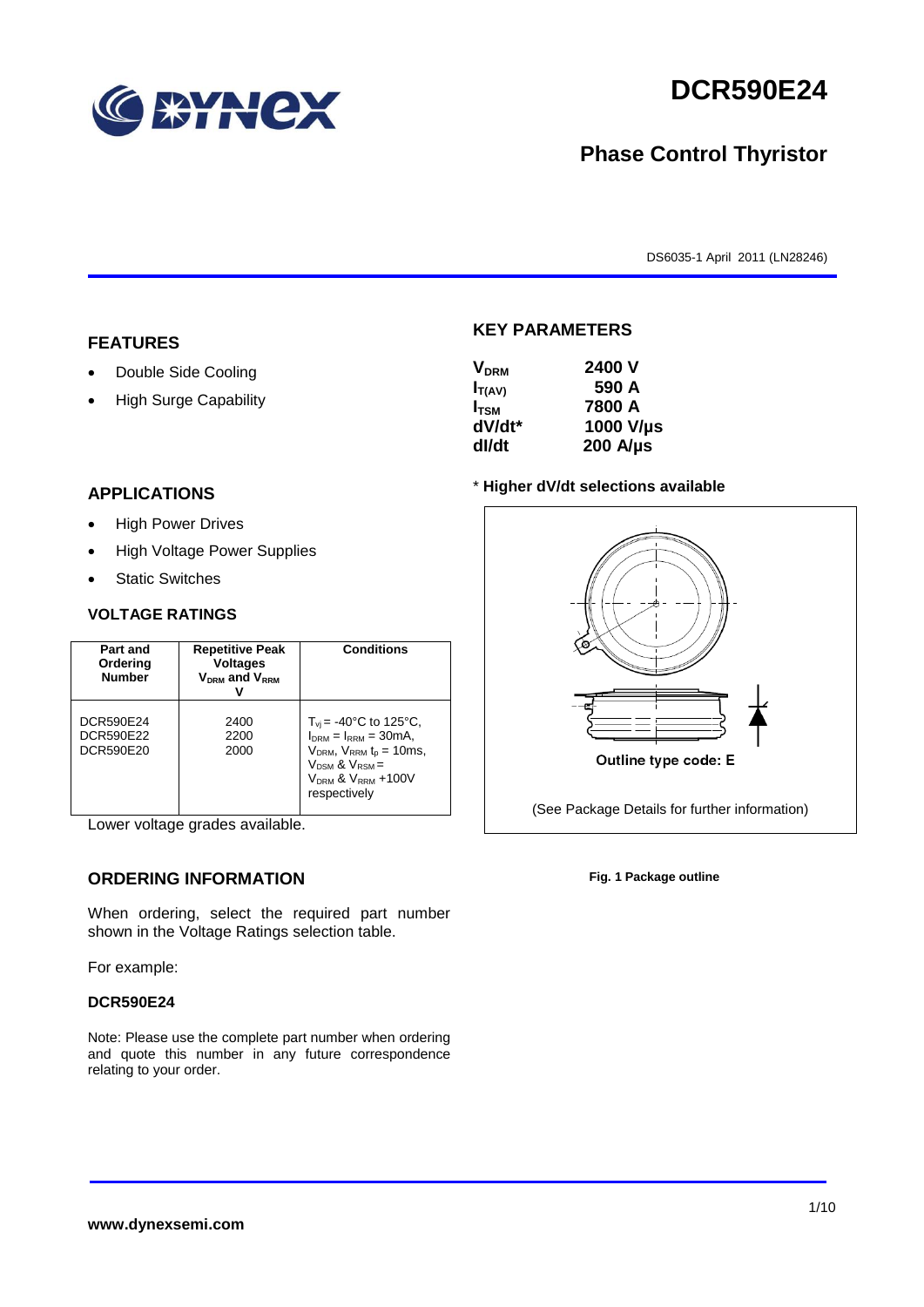

#### **CURRENT RATINGS**

**Tcase = 60°C unless stated otherwise**

| Symbol              | <b>Parameter</b>                     | <b>Test Conditions</b>   | Max. | <b>Units</b> |  |
|---------------------|--------------------------------------|--------------------------|------|--------------|--|
| Double Side Cooled  |                                      |                          |      |              |  |
| $I_{T(AV)}$         | Mean on-state current                | Half wave resistive load | 590  | A            |  |
| I <sub>T(RMS)</sub> | RMS value                            | $\overline{\phantom{a}}$ | 930  | Α            |  |
| Iт                  | Continuous (direct) on-state current | $\overline{\phantom{a}}$ | 830  | Α            |  |

#### **SURGE RATINGS**

| Symbol       | <b>Parameter</b>                        | <b>Test Conditions</b>                           | Max.  | <b>Units</b>      |
|--------------|-----------------------------------------|--------------------------------------------------|-------|-------------------|
| <b>I</b> TSM | Surge (non-repetitive) on-state current | 10ms half sine, $T_{\text{case}} = 125^{\circ}C$ | 7.8   | kA                |
| $l^2t$       | $I2t$ for fusing                        | $V_R = 0$                                        | 0.304 | MA <sup>2</sup> s |

#### **THERMAL AND MECHANICAL RATINGS**

| Symbol           | <b>Parameter</b>                      | <b>Test Conditions</b>                      |    | Min.                     | Max.  | <b>Units</b> |
|------------------|---------------------------------------|---------------------------------------------|----|--------------------------|-------|--------------|
| $R_{th(j-c)}$    | Thermal resistance – junction to case | Double side cooled                          | DC |                          | 0.041 | °C/W         |
| $R_{th(c-h)}$    | Thermal resistance – case to heatsink | Double side cooled                          | DC |                          | 0.01  | °C/W         |
| $T_{\nu j}$      | Virtual junction temperature          | Blocking V <sub>DRM</sub> / <sub>VRRM</sub> |    | $\overline{\phantom{0}}$ | 125   | °C           |
| $T_{\text{stg}}$ | Storage temperature range             |                                             |    | -40                      | 140   | °C           |
| $F_m$            | Clamping force                        |                                             |    | 4                        | 6     | kN           |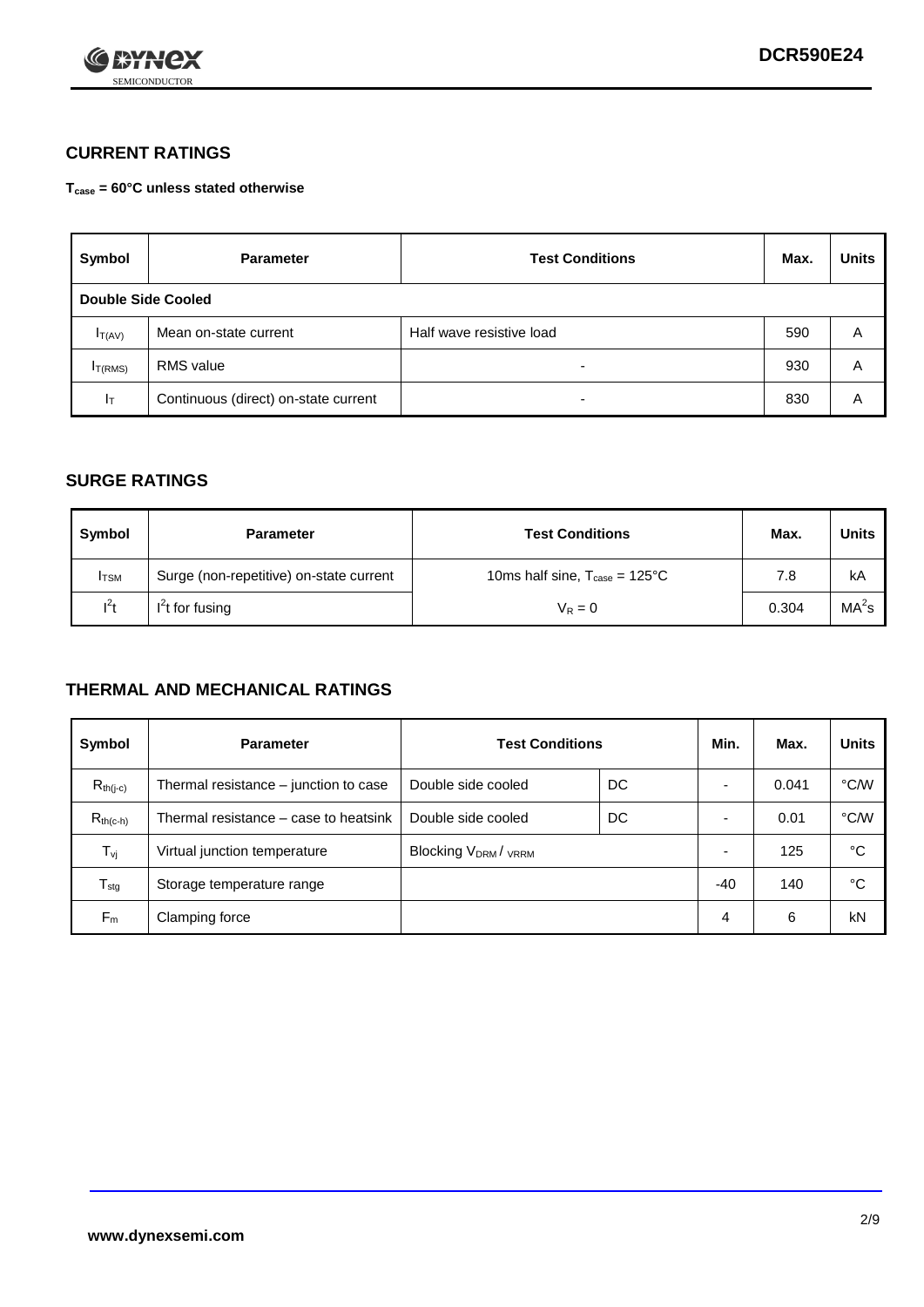

## **DYNAMIC CHARACTERISTICS**

| Symbol                             | <b>Parameter</b>                              | <b>Test Conditions</b>                                       |                                                      | Min.                     | Max.                     | <b>Units</b> |
|------------------------------------|-----------------------------------------------|--------------------------------------------------------------|------------------------------------------------------|--------------------------|--------------------------|--------------|
| I <sub>RRM</sub> /I <sub>DRM</sub> | Peak reverse and off-state current            | At $V_{RRM}/V_{DRM}$ , $T_{case} = 125^{\circ}C$             |                                                      | $\overline{\phantom{a}}$ | 30                       | mA           |
| dV/dt                              | Max. linear rate of rise of off-state voltage |                                                              | To 67% $V_{DRM}$ , T <sub>i</sub> = 125°C, gate open |                          | $\overline{\phantom{a}}$ | $V/\mu s$    |
| dl/dt                              | Rate of rise of on-state current              | From 67% $V_{DRM}$ to 1000A                                  | Repetitive 50Hz                                      | $\overline{\phantom{a}}$ | 200                      | $A/\mu s$    |
|                                    |                                               | Gate source 30V, 10 $\Omega$ ,                               | Non-repetitive                                       | $\overline{\phantom{0}}$ | 1000                     | $A/\mu s$    |
|                                    |                                               | $t_r$ < 0.5µs, $T_i$ = 125°C                                 |                                                      |                          |                          |              |
| $V_T$                              | On-state voltage                              | $IT = 1500A$ , $T_{case} = 125^{\circ}C$                     |                                                      |                          | 2.49                     | $\vee$       |
| $V_{T(TO)}$                        | Threshold voltage                             | $T_{\text{case}} = 125^{\circ}C$                             |                                                      | $\overline{\phantom{a}}$ | 0.94                     | V            |
| $r_{\text{T}}$                     | On-state slope resistance                     | $T_{\text{case}} = 125^{\circ}C$                             |                                                      |                          | 1.036                    | $m\Omega$    |
| $t_{gd}$                           | Delay time                                    | $V_D = 67\%$ V <sub>DRM</sub> , gate source 30V, 10 $\Omega$ |                                                      | $\overline{\phantom{a}}$ | 3.0                      | μs           |
|                                    |                                               | $t_r = 0.5 \mu s$ , $T_i = 25^{\circ}C$                      |                                                      |                          |                          |              |
| IL.                                | Latching current                              | $T_i = 25^{\circ}C,$                                         |                                                      | $\overline{\phantom{a}}$ | 1                        | Α            |
| Iн                                 | Holding current                               | $T_i = 25^{\circ}C,$                                         |                                                      |                          | 200                      | mA           |

### **GATE TRIGGER CHARACTERISTICS AND RATINGS**

| Symbol   | <b>Parameter</b>         | <b>Test Conditions</b>                       | Max. | <b>Units</b> |
|----------|--------------------------|----------------------------------------------|------|--------------|
| $V_{GT}$ | Gate trigger voltage     | $V_{DRM} = 5V$ , $T_{case} = 25^{\circ}C$    | 3    |              |
| VGD      | Gate non-trigger voltage | At 40% $V_{DRM}$ , $T_{case} = 125^{\circ}C$ | TBD  |              |
| Iст      | Gate trigger current     | $V_{DRM}$ = 5V, $T_{case}$ = 25°C            | 300  | mA           |
| lgp      | Gate non-trigger current | At 40% $V_{DRM}$ , $T_{case} = 125^{\circ}C$ | TBD  | mA           |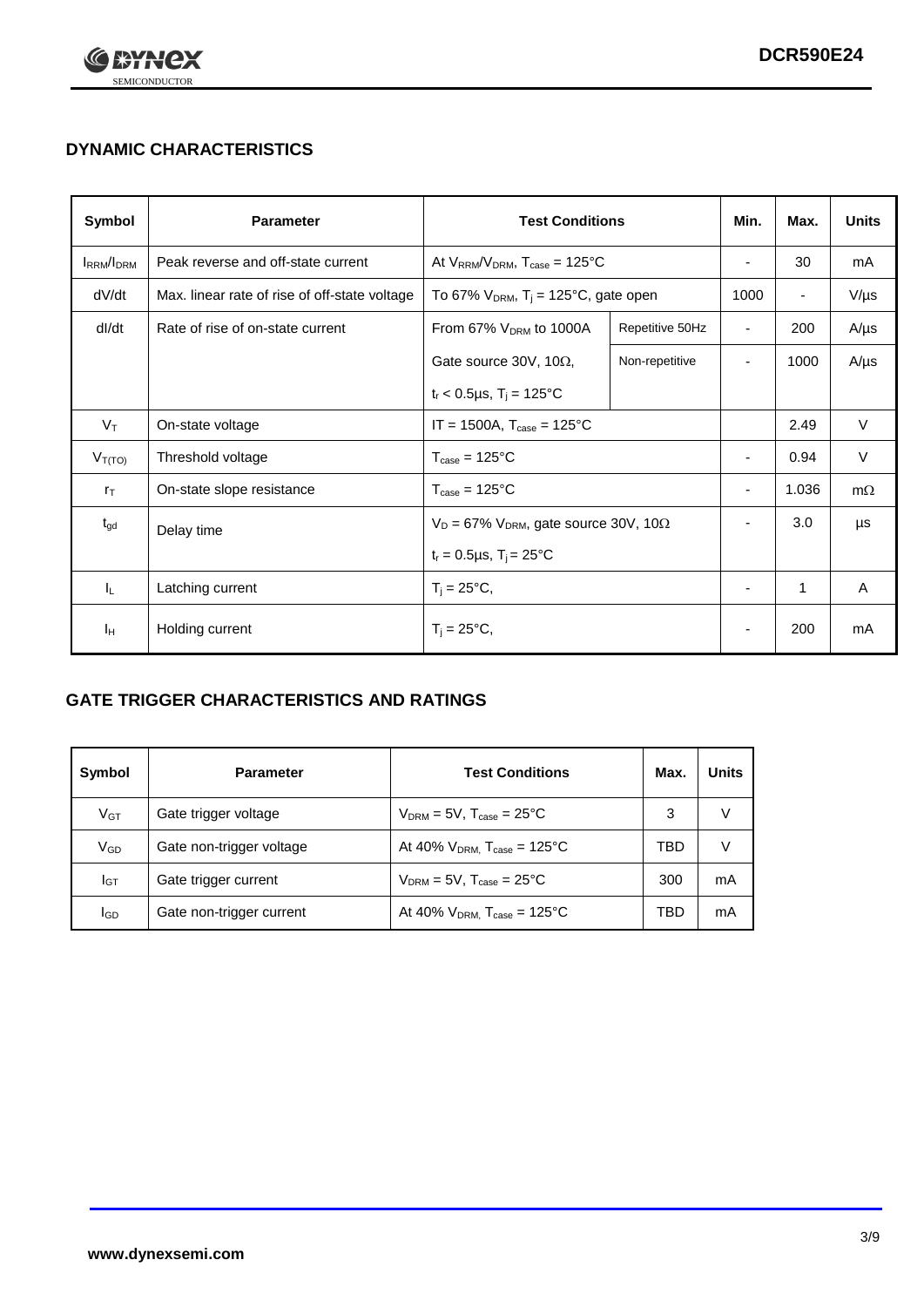

#### **CURVES**

SEMICONDUCTOR

-rex



**Fig.2 Maximum &minimum on-state characteristics**



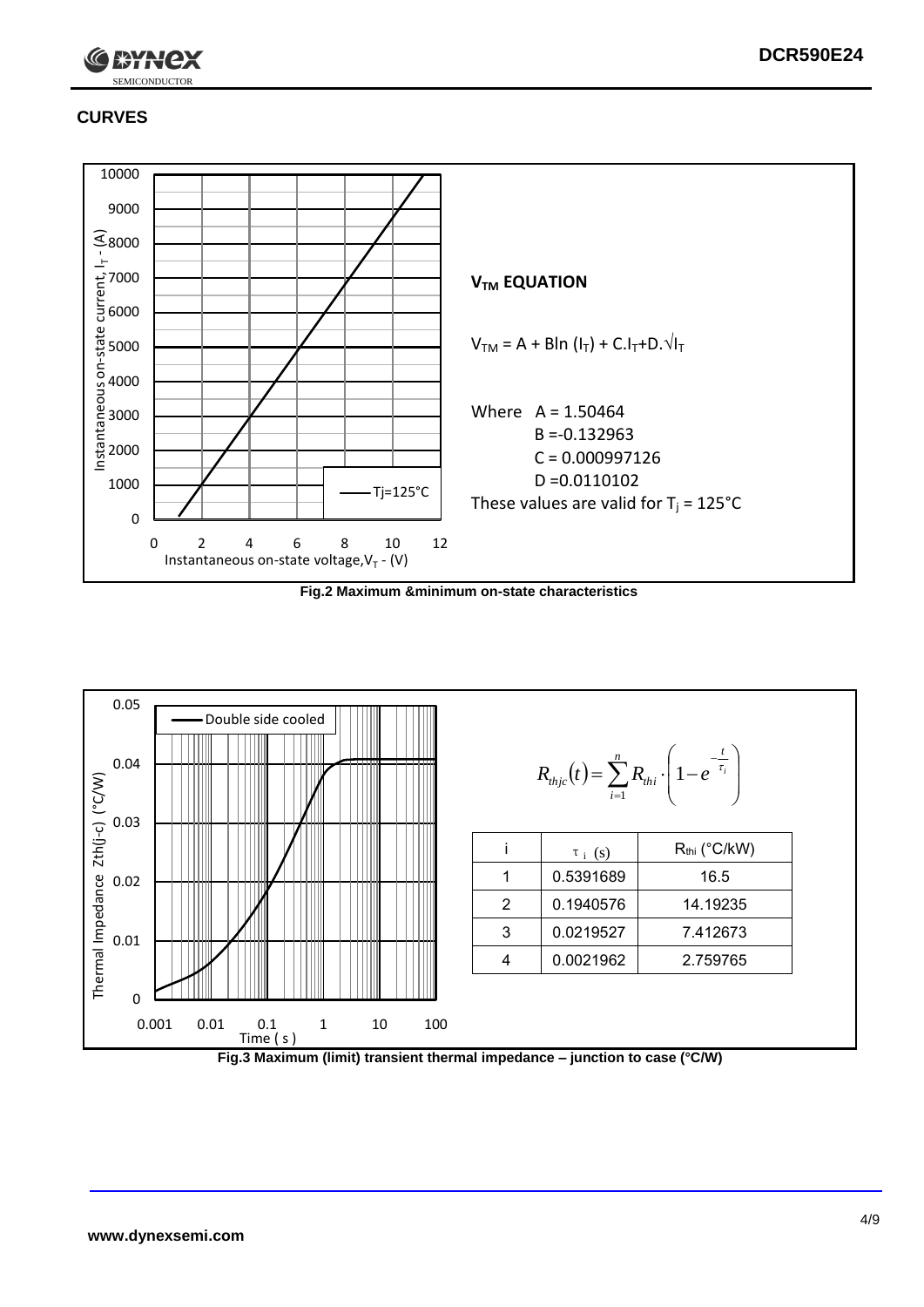





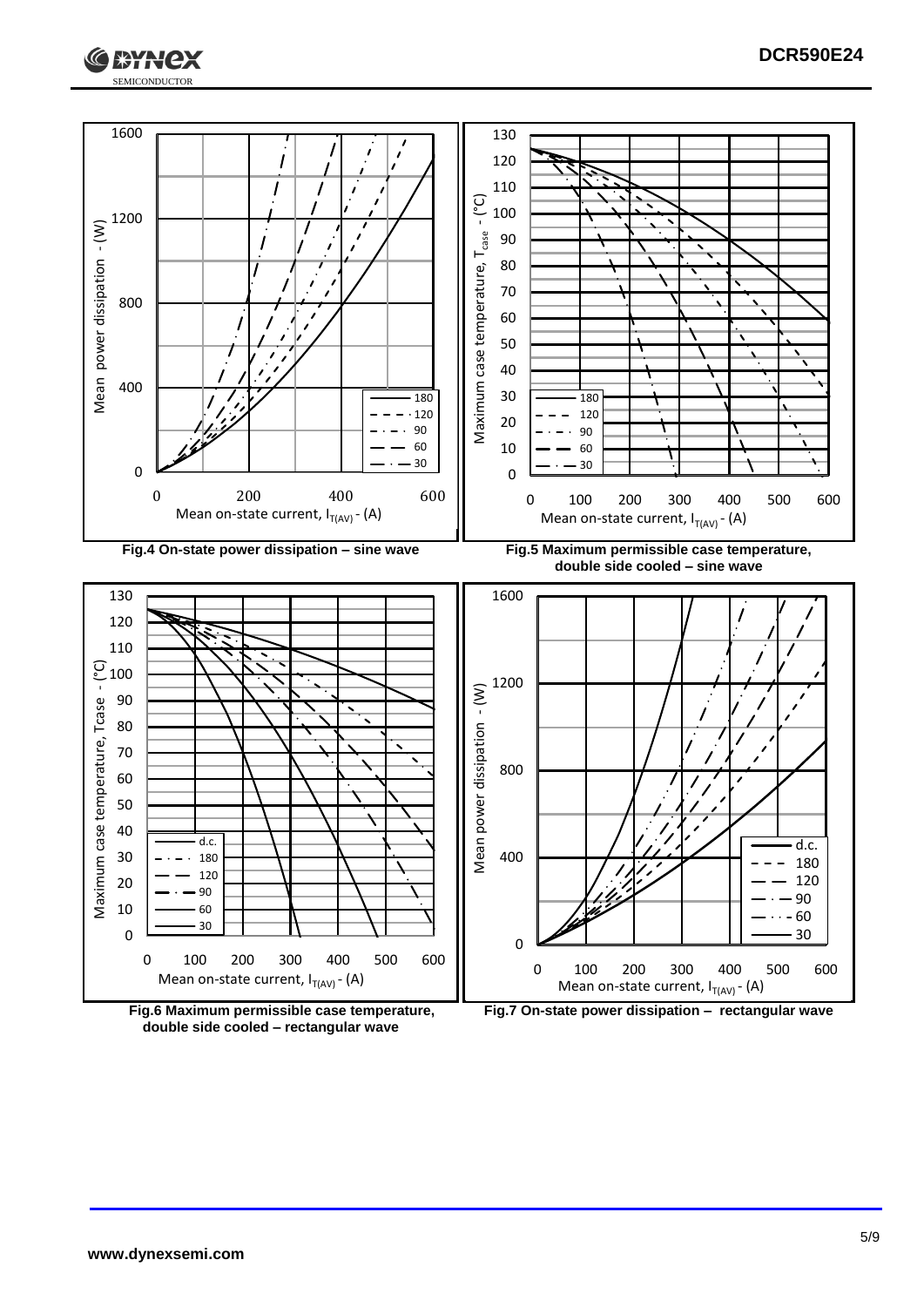





**Fig.10 Gate characteristics**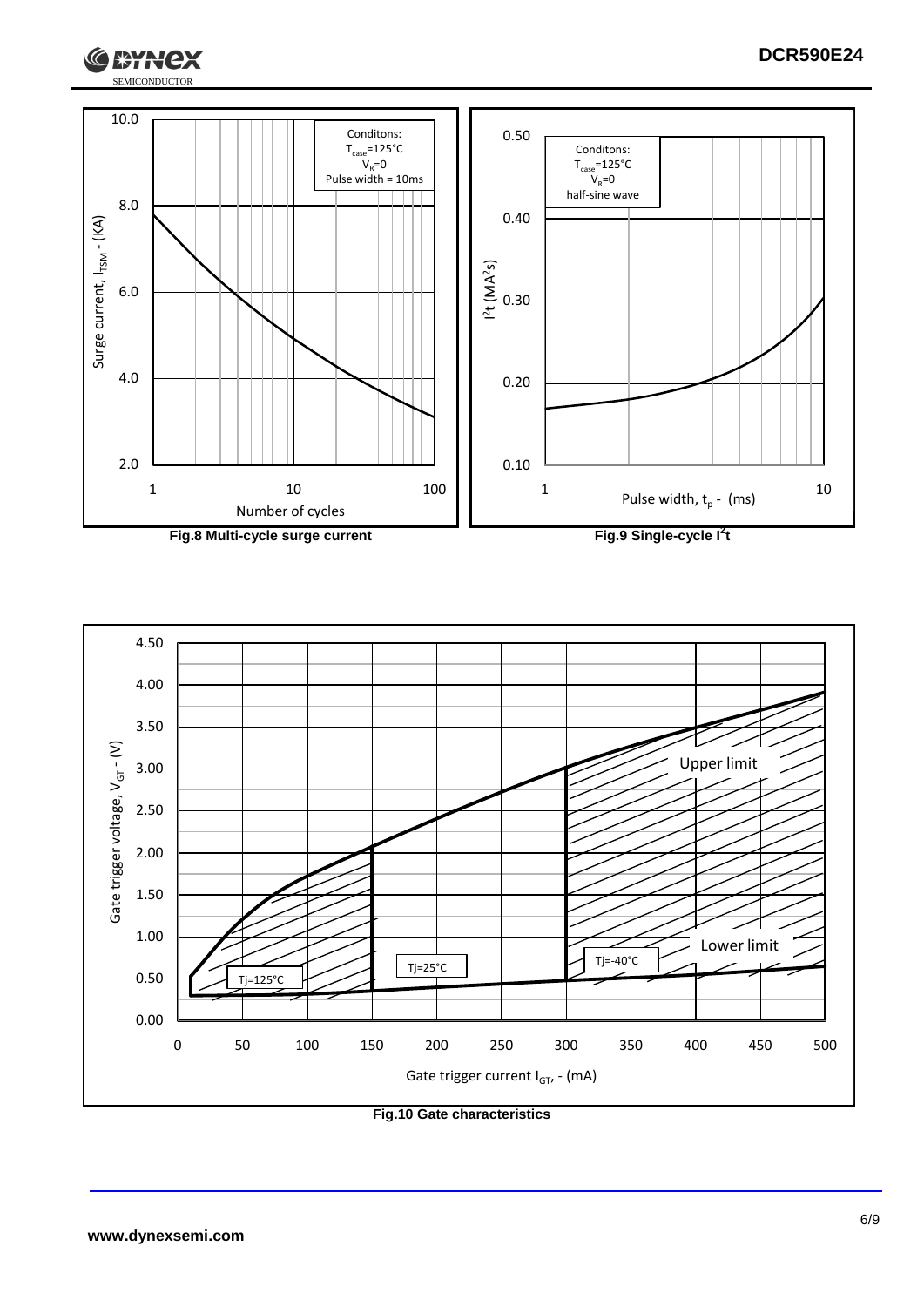



**Fig.11 Gate characteristics**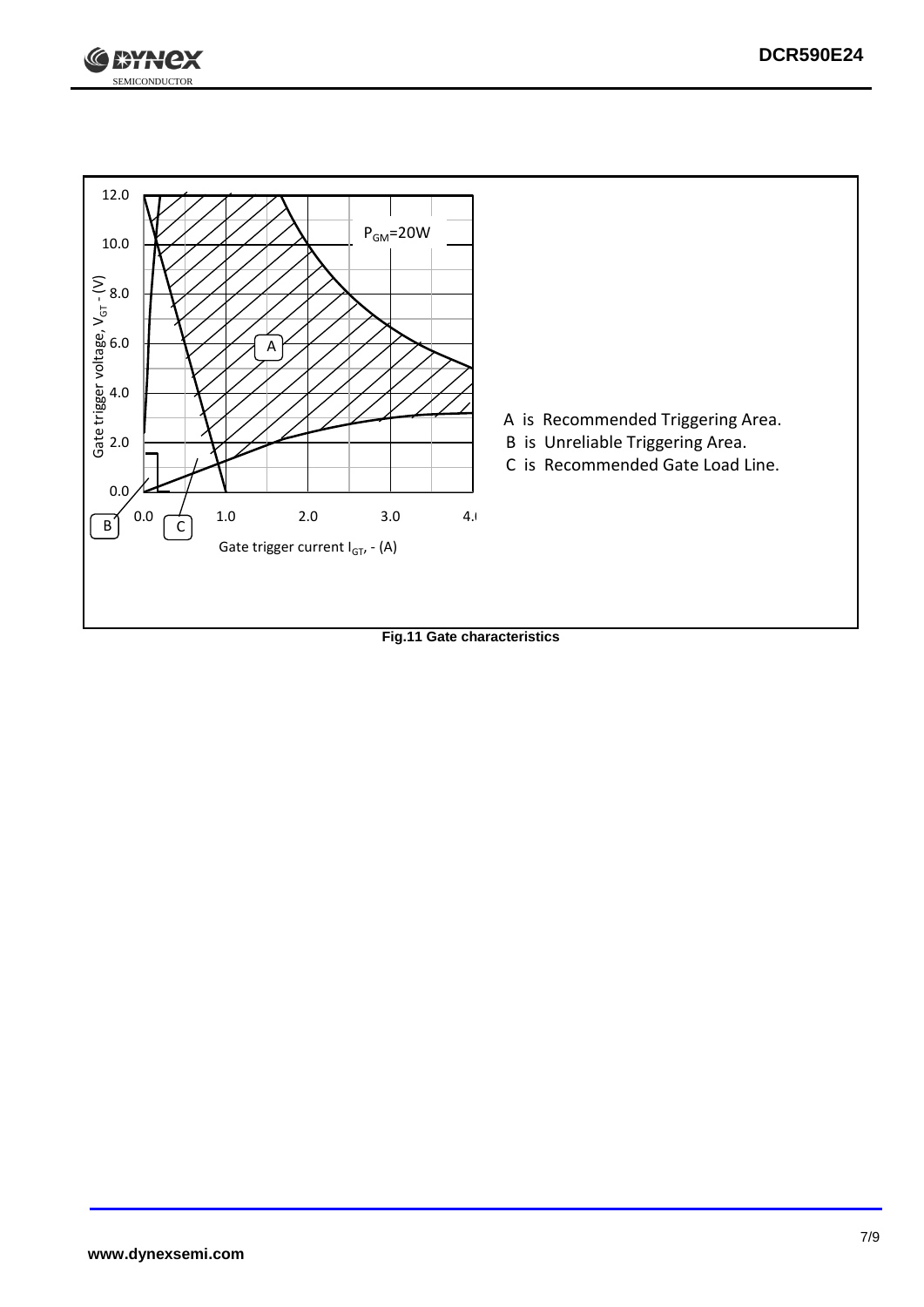

## **PACKAGE DETAILS**

For further package information, please contact Customer Services. All dimensions in mm, unless stated otherwise. DO NOT SCALE.



**Fig.12 Package outline**